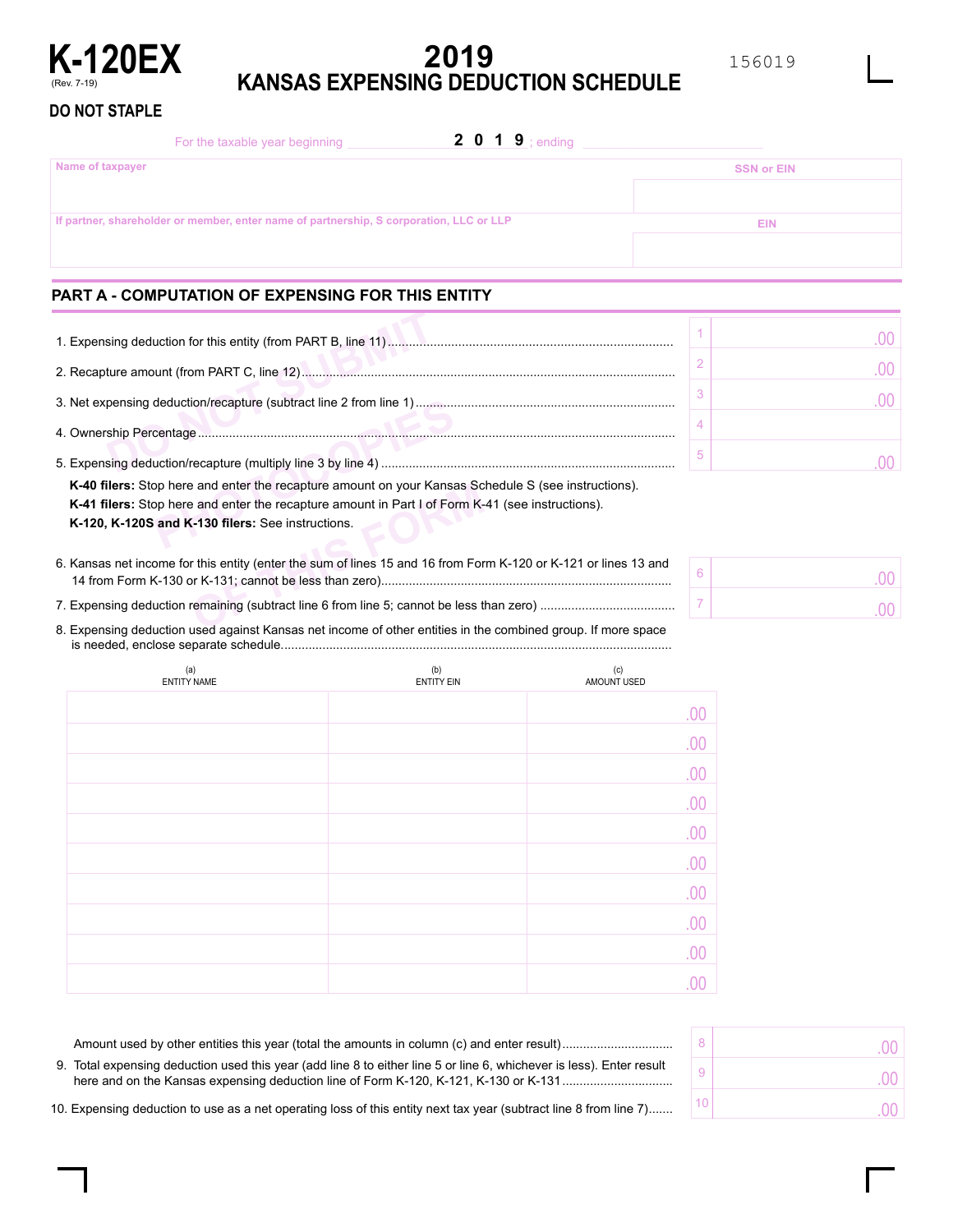# **PART B - COMPUTATION OF KANSAS EXPENSING**

| (a)<br><b>IRC 168</b><br>Recover<br>Period | (b)<br>Method | (c)<br>Factor | (d)<br><b>Basis for Depreciation</b> | (e)<br><b>Bonus Depreciation</b> | (f)<br><b>Net Basis</b><br>(Subtract column e from column d) | $(\mathsf{g})$<br><b>Kansas Expensing</b><br>(Multiply column f by column c) |
|--------------------------------------------|---------------|---------------|--------------------------------------|----------------------------------|--------------------------------------------------------------|------------------------------------------------------------------------------|
|                                            |               |               | .00                                  | .00                              | .00                                                          | .00                                                                          |
|                                            |               |               | .00                                  | .00                              | .00                                                          | .00                                                                          |
|                                            |               |               | .00                                  | .00                              | .00                                                          | .00                                                                          |
|                                            |               |               | .00                                  | .00                              | .00                                                          | .00                                                                          |
|                                            |               |               | .00                                  | .00                              | .00                                                          | .00                                                                          |
|                                            |               |               | .00                                  | .00                              | .00                                                          | .00                                                                          |
|                                            |               |               | .00                                  | .00                              | .00                                                          | .00                                                                          |
|                                            |               |               | .00                                  | .00                              | .00                                                          | .00                                                                          |
|                                            |               |               | .00                                  | .00                              | .00                                                          | .00                                                                          |
|                                            |               |               | .00                                  | .00                              | .00                                                          | .00                                                                          |
|                                            |               |               | .00                                  | .00                              | .00                                                          | .00                                                                          |
|                                            |               |               | .00                                  | .00                              | .00                                                          | .00                                                                          |
|                                            |               |               | .00                                  | .00                              | .00                                                          | .00                                                                          |
|                                            |               |               | .00.                                 | .00                              | .00                                                          | .00                                                                          |
|                                            |               |               |                                      |                                  |                                                              | .00.                                                                         |

# **PART C - RECAPTURE OF EXPENSING DEDUCTIONS PREVIOUSLY CLAIMED**

| (a)<br><b>IRC 168</b><br>Recover<br>Period | (b)<br>Year<br><b>Placed</b><br>in Service | (c)<br>Current<br>Year | (d)<br>Recapture<br>Factor<br>(Subtract<br>column b from<br>column c) | (e)<br>Years<br>Remaining<br>(Subtract<br>column d from<br>column a) | (f)<br>Percent of<br>Recapture<br>(Divide column e by<br>column a) | (g)<br>Kansas<br><b>Expensing</b><br>Previously<br><b>Allowed</b> | (h)<br>Recapture<br>Amount<br>(Multiply column g<br>by column f) |
|--------------------------------------------|--------------------------------------------|------------------------|-----------------------------------------------------------------------|----------------------------------------------------------------------|--------------------------------------------------------------------|-------------------------------------------------------------------|------------------------------------------------------------------|
|                                            |                                            |                        |                                                                       |                                                                      |                                                                    | .00                                                               | .00                                                              |
|                                            |                                            |                        |                                                                       |                                                                      |                                                                    | .00                                                               | .00                                                              |
|                                            |                                            |                        |                                                                       |                                                                      |                                                                    | .00                                                               | .00                                                              |
|                                            |                                            |                        |                                                                       |                                                                      |                                                                    | .00                                                               | .00                                                              |
|                                            |                                            |                        |                                                                       |                                                                      |                                                                    | .00                                                               | .00                                                              |
|                                            |                                            |                        |                                                                       |                                                                      |                                                                    |                                                                   | .00                                                              |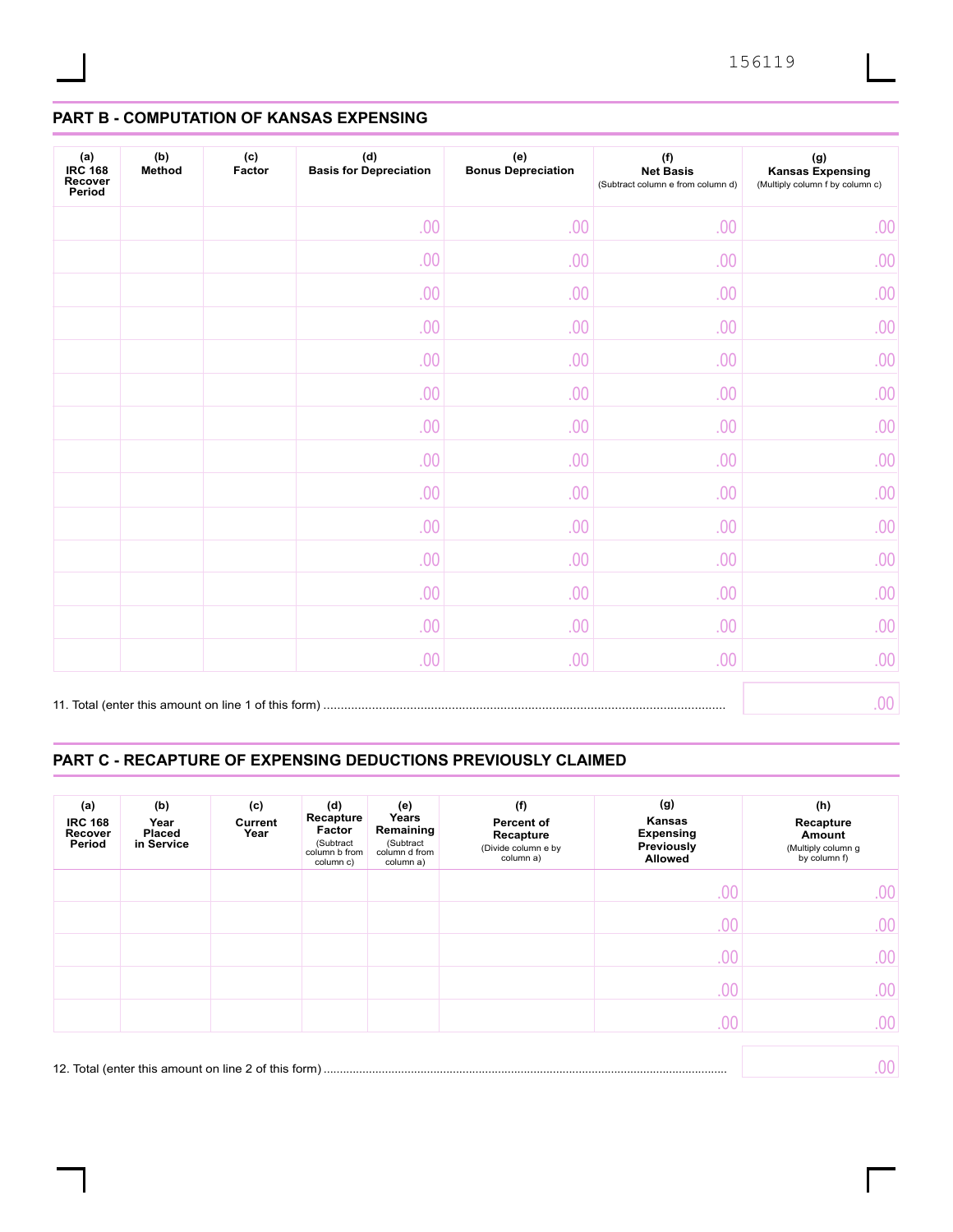## **GENERAL INFORMATION**

The expensing deduction under K.S.A. 79-32,143a is available to income tax filers for taxable years commencing after December 31, 2011 (for taxable years after December 31, 2012, the deduction is limited to C corporations). The expensing deduction is available to privilege tax filers for taxable years commencing after December 31, 2013. The deduction must be made by the due date of the original return, including any extension of time to file, and may be made only for the taxable year in which the eligible property is placed in service in Kansas.

An election for expensing is made by filing your Corporation Income Tax (K-120) or Privilege Tax (K-130) return with Schedule K-120EX. If filing a paper return, enclose federal Form(s) 4562 with each K-120EX and any additional schedule necessary to enable Kansas Department of Revenue to reconcile Form 4562 amounts to the expensing claimed on your K-120EX.

**QUALIFIED PROPERTY.** You may elect to take an expensing deduction from Kansas net income apportioned or allocated to this state for the cost of the following property placed in service in this state during the taxable year: 1) Tangible property eligible for depreciation under the modified accelerated cost recover system in section 168 of the IRC (Internal Revenue Code), as amended, but not including residential rental property, nonresidential real property, any railroad grading or tunnel bore or any other property with an applicable recover period in excess of 25 years as defined under section 168(c) or (g) of the IRC, as amended; and, 2) Computer software as defined in section 197(e)(3)(B) of the IRC, as amended, and as described in section 197(e)(3)(A)(i) of the IRC, as amended, to which section 167 of the IRC, as amended, applies.

**SITUS OF PROPERTY.** The situs will be the physical location of such property located in Kansas. If the property is mobile, the situs will be the physical location of the business operations from which the property is used or based. Software shall be apportioned to Kansas based on the fraction, the numerator of which is the number of taxpayer's users located in Kansas of licenses for such computer software used in the active conduct of the taxpayer's business operations, and the denominator of which is the total number of the taxpayer's users of the licenses for such computer software used in the active conduct of the taxpayer's business operations everywhere.

**UNITARY OPERATION.** If you are a corporate or privilege taxpayer filing a combined return, you may elect to apply the expense deduction against the Kansas income of any member of the combined group. This option is only available for the expense deduction, not for any subsequent net operating loss caused by the expense deduction. Each entity within the combined group that made a qualifying investment must complete a Schedule K-120EX and enclose it with the return when filed.

**TAX CREDITS AND THE EXPENSING DEDUCTION.** If claiming an expensing deduction on an investment, you may not use that investment in the following tax credits, accelerated depreciation, or deductions: K-35, Historic Preservation; K-38, Swine Facility Improvement; K-53, Research and Development; K-59, High Performance Incentive Program; K-62, Alternative-Fuel Tax; K-73, Petroleum Refinery; K-77, Qualifying Pipeline; K-78, Nitrogen Fertilizer Plant; K-79, Biomass-to-Energy Plant; K-80, Integrated Coal Gasification Power Plant; K-81, Environmental Compliance; K-82, Storage and Blending Equipment; and K-83, Electric Cogeneration Facility.

**EXPENSING DEDUCTION EXCEEDING KANSAS NET INCOME.** If the expensing deduction exceeds net income apportioned or allocated to this state, such excess will be treated as a Kansas net operating loss by the entity that made the original investment.

**COMPUTATION OF KANSAS EXPENSING AFTER THE ELECTION.** The amount of expensing deduction for such cost shall equal the difference between the depreciable cost of such property for federal income tax purposes and the amount of bonus depreciation being claimed

for such property pursuant to section 168(k) of the IRC, as amended, for federal income tax purposes in such tax year, but without regard to any expensing deduction being claimed for such property under section 179 of the IRC, as amended. That amount will be multiplied by the applicable factor, determined by using, the table provided in K.S.A. 79-32,143a(f), based on the method of depreciation selected pursuant to section 168(b) (1), (2), or (3) or (g) of the IRC, as amended, and the applicable recover period for such property as defined under section 168(c) or (g) of the IRC, as amended.

*EXAMPLE: A taxpayer using the 200% declining balance method with a recover period of 5 years and the basis for depreciation is \$10,000. The taxpayer has no bonus depreciation to subtract out so the net basis is \$10,000. Refer to the table on the next page. At the column headed IRC 168 Recover Period (year), go down to 5 years and use .116 under the 200DB column to multiply by the net basis of \$10,000. The expensing deduction for this item is \$1,160 to use as a subtraction from Kansas income. For corporate purposes this is subtracted from income after apportionment on line 18 of Form K-120 or K-121.*

**EXPENSING DEDUCTION RECAPTURE.** If the property was sold, disposed of, or moved out of Kansas within the recover period (5 years in the above example), the expensing deduction previously determined shall be subject to recapture and treated as Kansas taxable income allocated to Kansas. The amount of recapture is the Kansas expensing deduction previously determined multiplied by a fraction, the numerator of which is the number of years remaining in the recover period for such property as defined under Section 168(c) or (g) of the IRC, after such property is sold or removed from the state including the year of disposition and the denominator is the total number of years in the total recover period.

*EXAMPLE: In the example above, assume the taxpayer purchased property and claimed the expensing deduction on the 2017 return. In the year ending 2019 return, the taxpayer sold the property. The expensing deduction previously determined was \$1,160. The original recover period was five years. They sold the property in 2019 so there are three years remaining in the recover period. Three years remaining divided by five years total recovery equals 60%. 60% multiplied by \$1,160 equals \$696 which is to be added back to Kansas on K-120EX, PART A, line 2. If the recover period has expired, there is no recapture.*

#### **SPECIFIC LINE INSTRUCTIONS**

Enter the applicable information (Name of taxpayer and SSN or EIN) at the top of Schedule K-120EX. Pass-through entities with shareholders or partners will complete both lines of Name of taxpayer (shareholder's name on the top line and pass-through entity's name on the second line).

**C corporation (regular corporation) and financial institutions:**  Complete PART A after completing PART B and/or PART C, as applicable.

**Pass-through entity (an entity not taxed on their income partnership/subchapter S corporation—but passes their income to another entity that has a tax levied against it):** If you have passthrough income and received an expensing deduction from a partnership or S corporation that has a recapture of the expensing previously claimed, complete PART C and lines 2 through 5 of PART A. The passthrough entity should supply the shareholders or partners with the passthrough entity's K-120EX. *NOTE: The expensing deduction was limited to C corporations beginning in tax year 2013.*

#### **PART A – COMPUTATION OF EXPENSING FOR THIS ENTITY**

**LINE 1** – This line is for C corporation and privilege tax filers only. Enter the total Kansas expensing from PART B, line 11.

**LINE 2** – Enter the recapture amount from PART C, line 12.